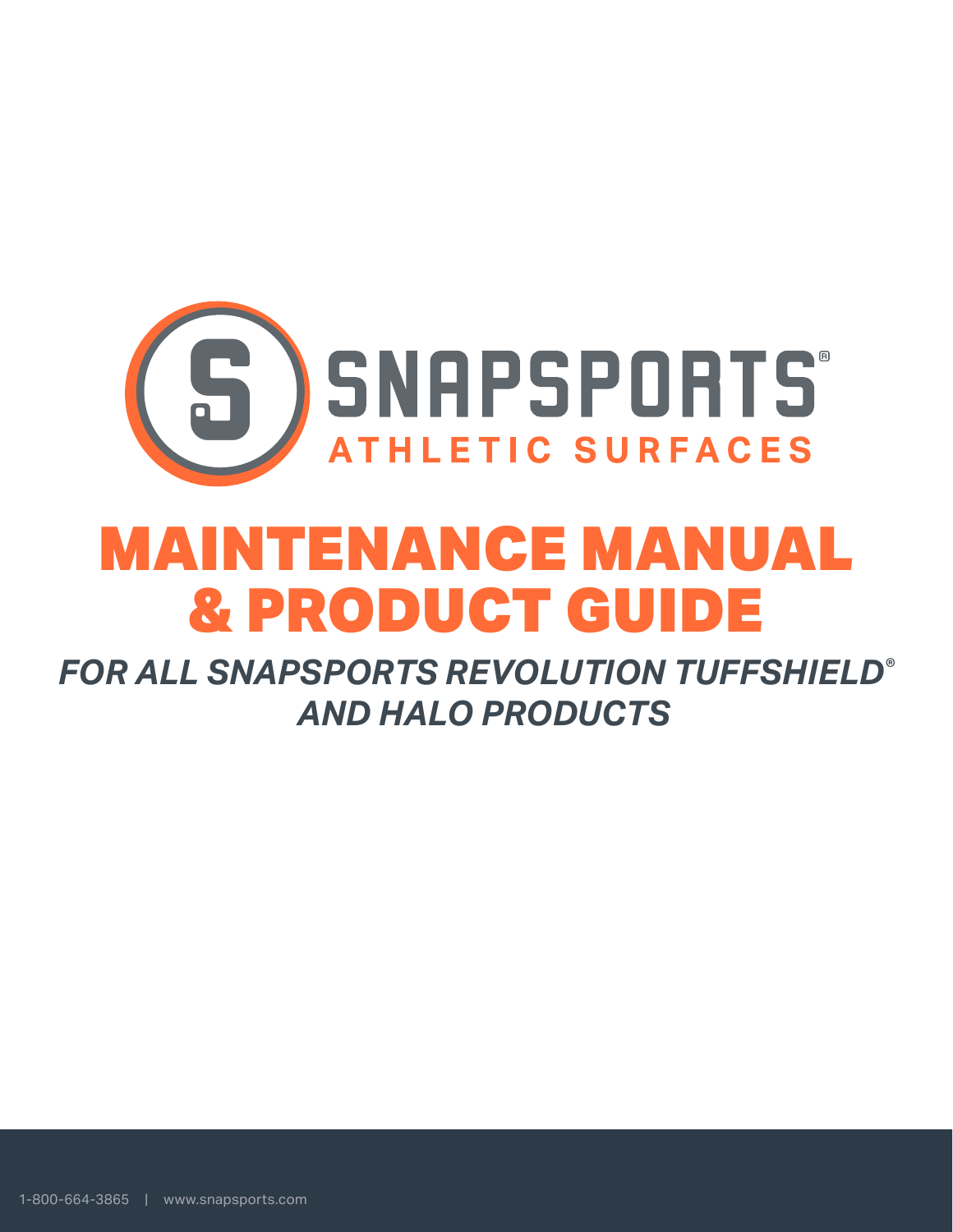# **Overview**

SnapSports floors should be kept as clean as possible. Daily cleaning with a dust mop or the like is highly recommended. Grit from dust and dirt will cause micro-abrasions on the flooring that tend to dull the surface and make it harder to keep clean.

# **Floor Care Maintenance Program**

## **MAINTENANCE PRODUCTS:**

#### **Daily Cleaner**

**CENTI Cleaner** is a super-concentrated no-rinse floor cleaner formulated with biodegradable surface-active agents. CENTI Cleaner removes surface dirt without diminishing the shine. CENTI Cleaner lifts and neutralizes haze left by chemical ice melt products. Use daily at 2 oz./gallon. CENTI Cleaner can be mopped on or used in automatic scrubbers. It is neutral pH so it will not dull or strip any finish, and has a pleasant floral fragrance.

## **Daily Maintaner/Cleaner**

**CENTI Maintainer** is a cleaner / maintainer for automatic scrubber or mop-on use. Floors maintained with CENTI Maintainer require less re-coating with floor finish. CENTI Maintainer repairs scuffing and scratching while leaving a micro layer that dries to a gloss appearance. Highly economical - use only 2 oz. per gallon for daily maintenance. CENTI Maintainer is formulated with biodegradable surface active agents.

## **Periodic Finish Stripper**

**CENTI Strip** is a super-concentrated floor finish stripper. CENTI Strip is fast-penetrating and simple to use. CENTI Strip has been designed to be especially effective on today's Green finishes. Has a low odor, non-rinse, non-butyl formula.

## **Oil Flo Black Mark Remover**

**Oil Flo** is a cleaner to remove deep scuff marks from the surface. Oil Flo is fast-penetrating and simple to use.

# **Directions for Use**

#### **DAILY MAINTENANCE**

**Equipment:**  Mop bucket or automatic floor scrubber

# **Cleaning Products:**  CENTI Maintaner

## **Directions:**

Clean all surfaces with dust mop. Mix a solution of CENTI Maintainer with water in mop bucket or solution tank of automatic scrubber, at a dilution rate of 2 oz. per gallon of water. Mix thoroughly. Apply solution per your chosen application method and allow to dry fully. For deep black marks use the Oil Flo Black Mark Remover and a tennis ball on a stick or a red scrubber pad.

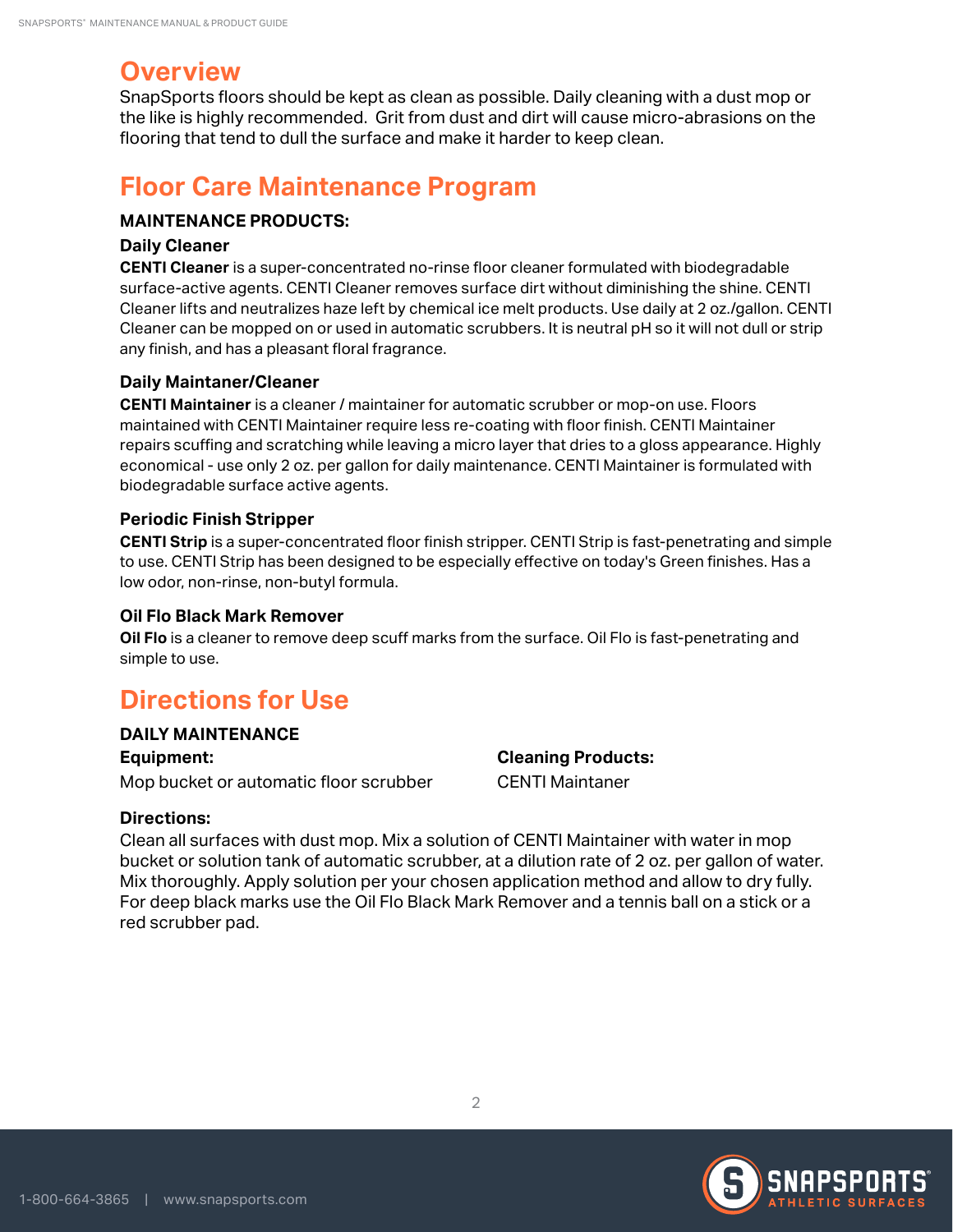#### **WEEKLY MAINTENANCE Equipment:**

Mop bucket, Mop & 175–200 RPM buffer *Optional: Auto scrubber with red pad*

#### **Directions:**

Clean all surfaces with dust mop. Mix a solution of CENTI Cleaner with water in mop bucket or solution tank of automatic scrubber, at a dilution rate of 2oz. per gallon of water. Mix thoroughly. Apply solution per your chosen application method. Agitate area with buffer until product foams and cleans surface. Wet vacuum or mop to remove residue. Allow to dry. You can also use an auto scrubber for larger applications.

#### **COMPLETE SURFACE CLEAN / STRIP**

**Equipment:**  Mop bucket, Mop & 175–200 RPM buffer *Optional: Auto scrubber with red pad*

**Cleaning Products:**  CENTI Strip

#### **Directions:**

Clean all surfaces with dust mop. Mix a solution of CENTI Strip with water in mop bucket or solution tank of automatic scrubber, at a dilution rate of 2oz per gallon of water. Mix thoroughly. Apply solution per your chosen application method. Agitate area with buffer until product foams and cleans surface. Wet vacuum or mop to remove residue. Allow to dry. You can also use an auto scrubber for larger applications.

## **COMPLETE SURFACE RESTORATION**

**Equipment:**  Mop bucket, Mop & 175–200 RPM buffer *Optional: Auto scrubber with red pad*

**Cleaning Products:**  CENTI Strip

## **Directions:**

Clean all surfaces with dust mop. Mix a solution of CENTI Strip with water in mop bucket or solution tank of automatic scrubber, at a dilution rate of 2 oz. per gallon of water. Mix thoroughly. Apply solution per your chosen application method. Agitate area with buffer until product foams and cleans surface. Wet vacuum or mop to remove residue. Allow to dry. You can also use an auto scrubber for larger applications. Do not start the next step until floor is completely dry.

For smaller areas, apply a thin coat of CENTI Finish with a microfiber or similar mop. When dry, apply a second as before, but try to apply at a 90 degree angle to the first application. Apply additional coats, if needed in the same manner.

For larger areas, the process works best with two people. Get a small *(1–2 gallon)* poly garden sprayer from a hardware store. Also get a small, rectangular headed mop with a long handle. While the first person sprays a fine mist of CENTI Finish in a manageable area, the second person uses the mop to apply a smooth consistent coating. When dry, apply a second as before, but try to apply at a 90 degree angle to the first application. Apply additional coats, if needed in the same manner.



**Cleaning Products:** 

CENTI Cleaner